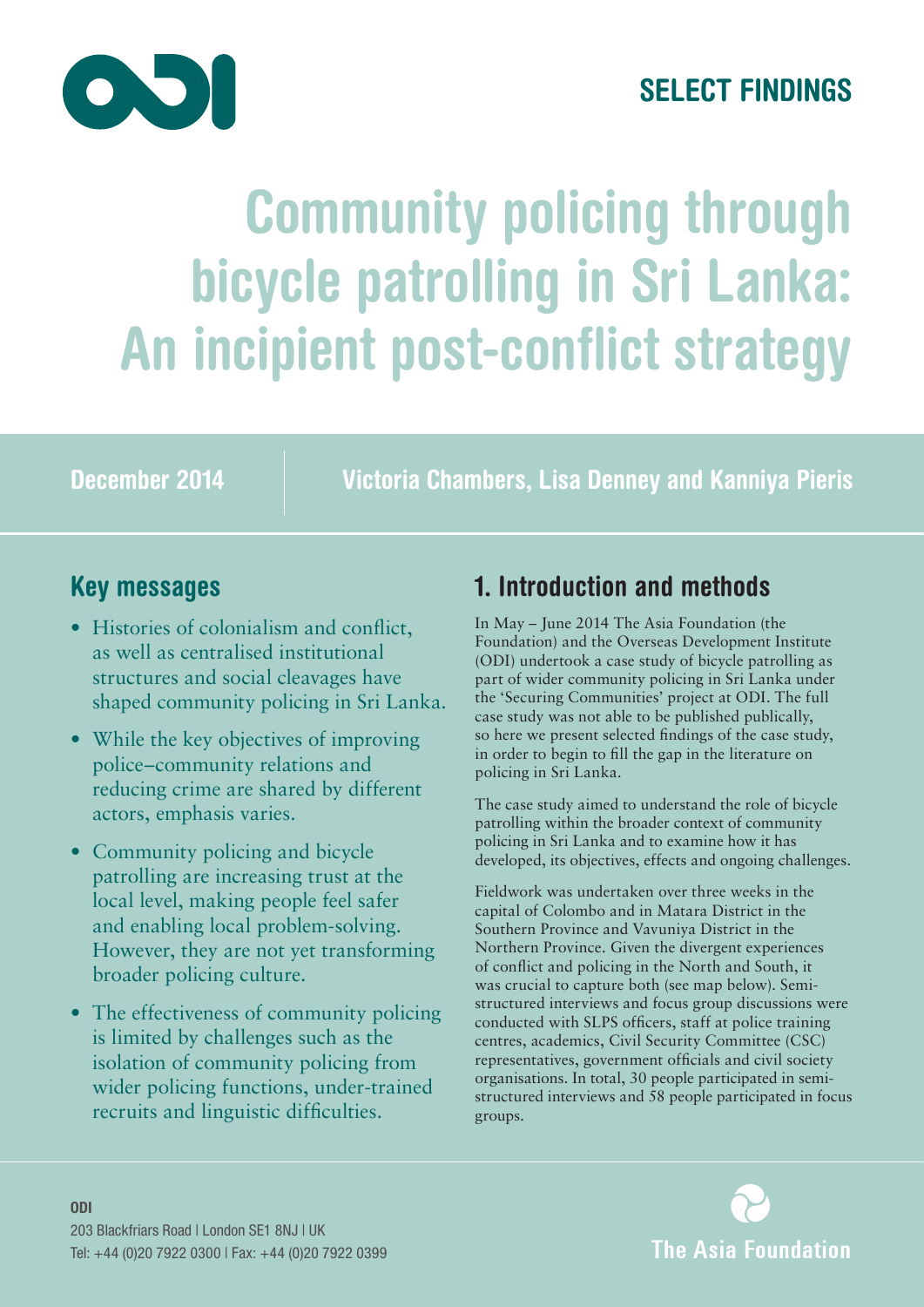#### **Figure 1: District map of Sri Lanka**



While every effort was made to ensure objectivity of the research, given that the research could only be conducted with approval of the Ministry of Law and Order, this has shaped the findings. It is also important to note that policing is a complex subject in Sri Lanka and the constraints within which research must happen is therefore challenging. Despite this, the case study makes important inroads to researching policing in Sri Lanka.

## **2. Context**

A number of contextual factors have influenced the development of community policing in Sri Lanka.

#### **2.1 History of state formation**

Sri Lanka's Portuguese, Dutch and particularly British occupation (ending in 1948) has invariably shaped policing in the country. The Police Ordinance introduced by the British in 1865 remains largely unmodified to this day, although there have been calls for proposals to amend it in 2014 (Dep 1969; TISL 2006: 25). Thus, while colonialism has ended, the SLPS and policing culture was fundamentally shaped by the British colonial model of policing, and continues to be influenced by it.

This colonial legacy has historically oriented the SLPS towards protection of the state and maintenance of public order, rather than the protection of, and interaction with, citizens

(Olander 2007; Fernando 2009). The police have typically viewed the community as a threat, rather than as the primary recipients of protection. Despite attempts since the 1950s to usher in more community-sensitive policing (see Rajasingham 2002: 19-20), police officers are still primarily socialised to be reactive to crime rather than to prevent it. The organisational structure of the SLPS reflects this history, exhibiting centralised control through a hierarchy that eliminated links between police and the larger community (Fernando 2003; 2005; 2009).

#### **2.2 History of conflict**

A more militarised style of policing has been exacerbated by years of conflict in Sri Lanka. The most violent of these was the 26-year civil war between the Government of Sri Lanka (GoSL) and the Liberation Tigers of Tamil Eelam (LTTE) (Höglund and Orjuela 2011; Fernando & Moonesinghe 2012). However, a number of other conflicts, such as armed uprisings in the south by the Janatha Vimukthi Peramuna (JVP) in the early 1970s and late 1980s, have also played an important role in the conflict mentality that has shaped Sri Lankan policing (Fernando & Moonesinghe 2012).

During the conflict, the police played a supporting role to the military. As counter-insurgency became a major security preoccupation in response to LTTE threats, the role of the police became more militarised and its role in providing security to local populations was reduced. Lines between the military and police became blurred, with the SLPS Special Task Force established in 1983 to support military operations against the LTTE and police officers in conflict areas heavily armed. Intelligencegathering to prevent potential insurgency attacks displaced crime solving as the central preoccupation of the SLPS. Surveillance of the local populations' movements, use of force, arbitrary detentions, road checkpoints and aggressive methods of obtaining information became common forms of interaction between local populations and the police service. This generated fear of the police by local communities. For their part, police officers were equally suspicious and fearful of local communities given regular LTTE attacks. During this period, there was thus an almost total absence of civilian policing, particularly in the north and east.

Another effect of the conflict was the increased demand for police officers to aid the war effort. In a bid to increase recruitment, standards for entry were significantly lowered and training of recruits was reduced to a period of two and a half months. Between 1983 and 2009, the size of the SLPS increased sharply – 68% of the existing SLPS were recruited during this time. The recruitment of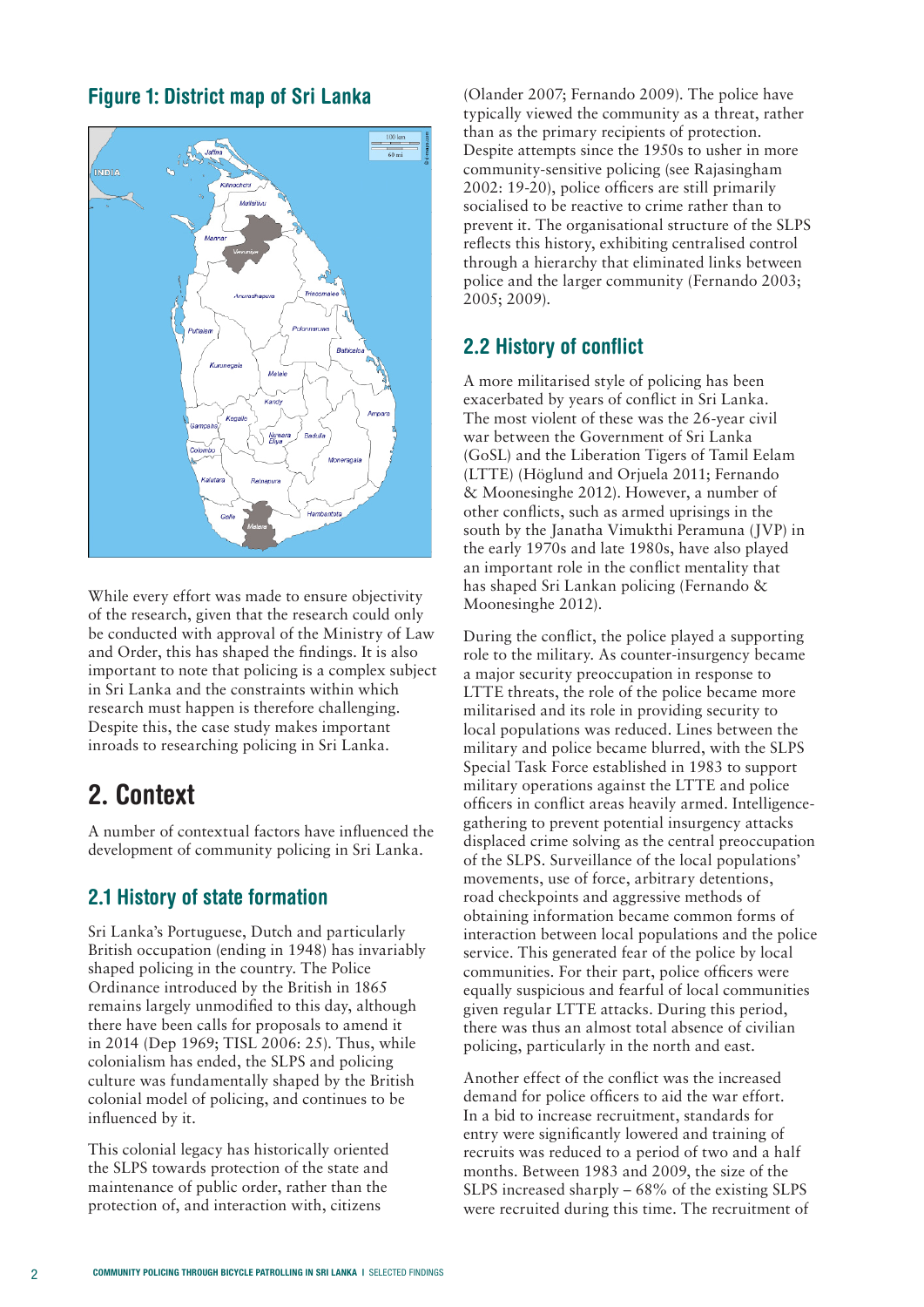large numbers of undertrained and underqualified personnel into the police in a fragile security environment led to a policing culture more readily accepting of tough policing methods (Höglund and Orjuela 2012). Not only did this compromise the development of a professional police service, but the association of the police with the military meant that police–community relations were particularly strained.

#### **2.3 Inequalities and social cleavages**

Policing in Sri Lanka has been shaped by social cleavages and inequalities that exist within society more broadly. Structures of power within communities are based on a number of inequalities, including regional, ethnic, religious, caste and gender divides. These influence the make-up of the police, as well as how policing is experienced by different parts of the population. Moreover, these cleavages are also reflected in the attitudes of the police, as well as the constitution of the CSCs, which are a core element of community policing at the local level. The effects of community policing, therefore, are likely to be dependent on the power dynamics within particular communities.

Economic indicators show that Sri Lanka has recorded consistent growth rates over the past decade1, however this has been concentrated in Colombo and the Western Province, with the north and east lagging behind in terms of income, education and health outcomes (Fernando and Moonesinghe 2012: 3). The Northern Province's population was disproportionately affected by the civil war, and an estimated 90,000 people still live in IDP camps or with host families (Saparamadu and Lall 2014). The damage to education systems has meant that in the north and east young adults, whose key years of schooling were disrupted by conflict, can struggle to find employment. One senior police officer told how a recruitment drive to attract Tamils to join the SLPS at the end of the war found many applicants could not pass basic entry examination, meaning that the highly skewed ethnic composition of the SLPS continues – with Tamils representing less than 0.5% of the service. This has important language implications, with the SLPS struggling to communicate with Tamil and Muslim groups who do not speak Sinhala as a first language (if at all).

Caste is recognised by both Sinhalese and Tamil ethnic groups,<sup>2</sup> however Hindu Tamils have a more deeply embedded caste system, making discrimination especially prevalent in the north

and east where the Tamil population are more concentrated (Silva, *et al*. 2009). Particularly at the lower entry ranks, policing is considered by Tamils to be a lower caste occupation, with the implication that the majority of Tamil police officers (albeit a very small component of the SLPS more broadly) at the station level tend to be from lower or lower-middle castes. Interviewees highlighted the challenges this creates for Tamil officers when caste discrimination can prevent Tamils from reporting crimes to them. Such dynamics make it particularly challenging to build relationships between police and communities.

Sri Lanka's predominant religion, Buddhism, is practised by 70% of the population and the majority of the Sinhalese population. Other religions include Hinduism (13%), Islam (10%) and Christianity (6%) (GoSL 2012). Hinduism is associated with the majority of the Tamil population centred in the north and east of the country, and Muslims are understood as a distinct ethnic group concentrated on the south-western coast and in the east (McGilvray 2011). Sinhalese nationalism is inherently linked with Buddhism, and Buddhist religious authorities are powerful both at national and local levels. Religious tensions have heightened since 2011, at times inflaming religious divides in the country, primarily due to the rise of aggressive Buddhist nationalist organisations targeting violence towards Muslim communities (Martin 2013; Hume 2014).

Despite ongoing efforts to increase the recruitment of women into the SLPS, only 10% of the force is comprised of women officers, many of whom are concentrated in lower ranks and in administrative roles. Currently, specialized trainings on sensitivity towards violence again women, are not included within the basic training curriculum for police recruits. This, however it beginning to change with the belief that including such training within the curriculum, and increasing women's representation within SLPS would contribute towards more effectively and sensitively addressing issues of violence against women (SLPS 2012c).

These continuing regional, ethnic, religious, caste and gender barriers can engender distrust among communities towards the police and pose a challenge to post-conflict police–community relations, particularly in the north and east of the country, where discrimination is more keenly felt.

<sup>1</sup> From 2004 to 2013 Sri Lanka averaged an annual GDP of 6.5% (World Bank national accounts data and OECD National Accounts data files). 

<sup>2</sup> There are three parallel caste systems in Sri Lanka: Sinhala, Sri Lankan Tamil and Indian Tamil.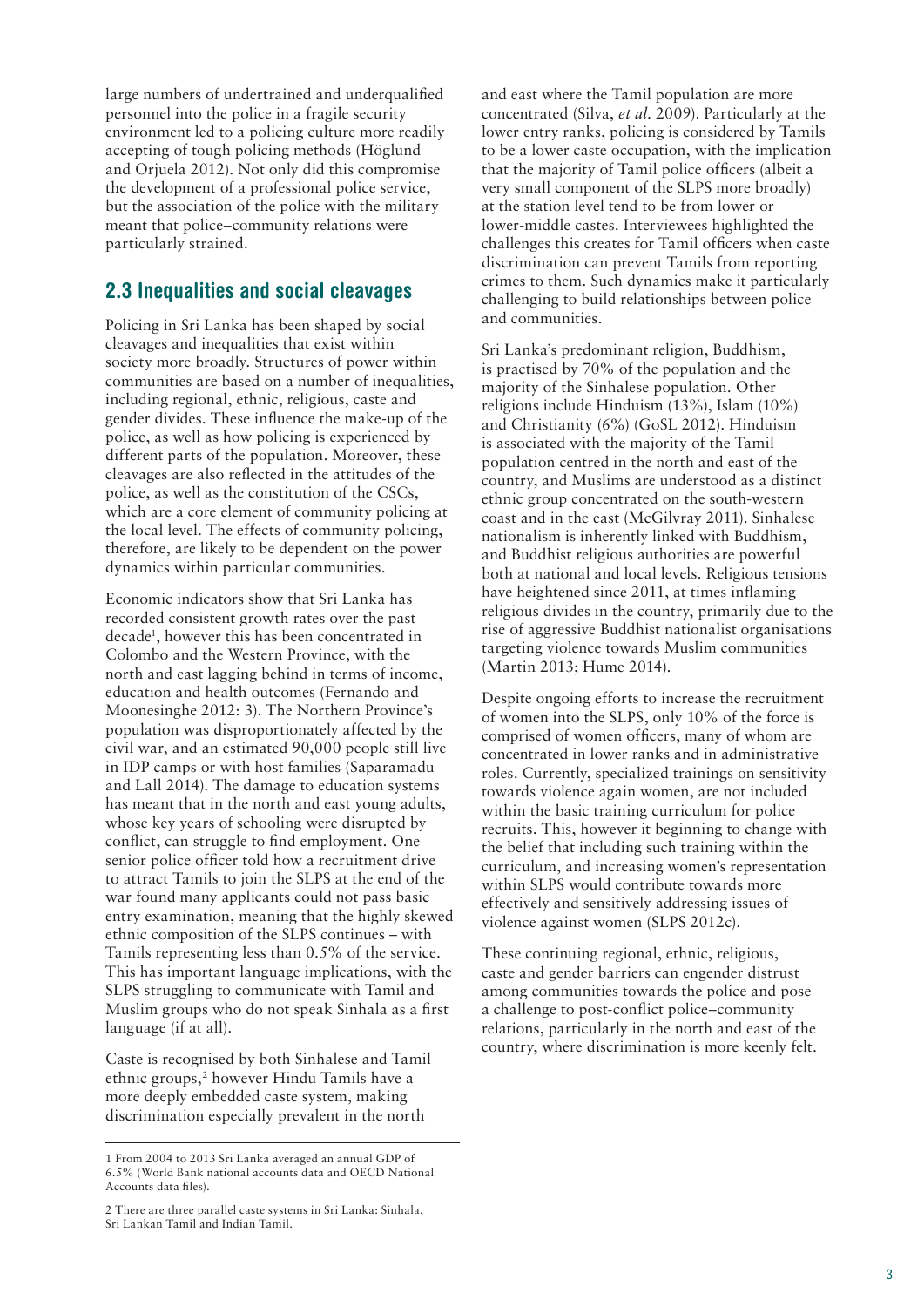#### **2.4 Post-conflict environment**

The contemporary context in Sri Lanka has important influences on policing, emphasising centralised decision-making.3 Two political parties have dominated the landscape in Sri Lanka since independence: the Sri Lanka Freedom Party (SLFP) and the United National Party (UNP). The current President, Mahinda Rajapaksa, was first elected in 2005 and following his government's victory over the LTTE in 2009, was re-elected for a second term in 2010 as head of the United People's Freedom Alliance (UPFA), a political alliance of which the SLFP is a key member.

Since the end of the civil war, the UPFA has strengthened its leadership with a two-thirds majority in Parliament, giving it greater legislative power. In 2001, the 17th Amendment made provision for the appointment by a Constitutional Council of an independent National Police Commission (NPC) with the power to appoint, promote, transfer and discipline all police officers apart from the IGP, and mandated the establishment of a public complaints procedure (Fernando 2009: 83). However, in 2010 the 18th Amendment gave the right of appointment of these Commissions to a parliamentary council whose nominations were ultimately ratified by the President, including the position of IGP (Fernando 2009; Law and Society Trust 2010). The challenge of devolving power away from the centre is reflected in Sri Lankan policing structures, with limited decentralisation of power to police officers at the local level. Given that the decentralisation of control by involving community members as partners in public security is a generally accepted element of community policing, this represents an important challenge (Denney and Jenkins 2013: 8).

## **3. Development of community policing**

The foundations for community policing practices, including bicycle patrolling, have a long history in Sri Lanka<sup>4</sup>. Discussions took place as early as the 1950s between IGPs and senior officers about how the SLPS could be professionalised and a community focus introduced (Rajasingham 2002: 19-20). However, despite an increasing recognition of community policing as a philosophy within the

SLPS during the 2000s, community policing has never been formally integrated into the broader national security framework as a strategic objective and political support has been limited. While there has been progress in implementing community policing, much has been left to individuals. As a result, its implementation has been inconsistent – across and within functional levels – so that community policing initiatives have tended to be isolated activities rather than force-wide.

Key initiatives include:

- The SLPS adoption of the 'Sri Lankan Police Road Map – Enhancing Capacity of Civilian Policing in Sri Lanka' in 2003.<sup>5</sup>
- International police training and cooperation to senior ranking police officers from 2005 onwards.
- Collaboration with the Scottish Police College since 2007 to implement community policing principles leading to the adoption of the five-year Strategic Implementation Plan for Community Policing in March 2011.
- **Establishment of the Community Policing** Unit in 2007, placing responsibility for community policing in the hands of officers assigned to the Unit; and assigning police officers to grama niladhari (GN) divisions across the country.6
- Civil Defence Committees (CDC) set up at the GN division level in 2008 to provide a forum through which citizens could share information with the police to assist in counter-insurgency during the war. After the war, to reflect the transition from intelligencegathering to crime prevention, these were changed to Civil Security Committees (CSCs) (see Box 1).
- Partnership with the Foundation to 142 police stations across nine provinces, including through Tamil language training since 2006 and support to CSCs and nicycle patrolling since 2012.

Through the various processes and forms of support outlined above, community policing has quietly emerged within Sri Lankan policing. Because much of this development occurred during the war years, it was not always a high priority within the SLPS, however as peacetime policing takes hold, community policing has more of an opportunity to influence the nature of Sri Lankan policing.

<sup>3</sup> Sri Lanka's political system has historically been centralised. This can be seen in the committee system of government in 1931; the cabinet with mechanisms of checks and balances in 1947; and the introduction of an executive presidential system in 1978. The only deviation has been the 13th Amendment, which made provision for the devolution of powers to provincial councils.

<sup>4</sup> Departmental Order No. B14 sets out the regulations for the allocation, use and maintenance of bicycles to police stations and to this day it is mandatory for PCs to pass a bicycle proficiency test in order to graduate from police training college.

<sup>5</sup> Facilitated by the Swedish National Police Board.

<sup>6</sup> A *grama niladhari* division is a sub-unit of the divisional secretariat, and is the administrative unit in Sri Lanka. It is headed by the village headman known as the *grama niladhari.*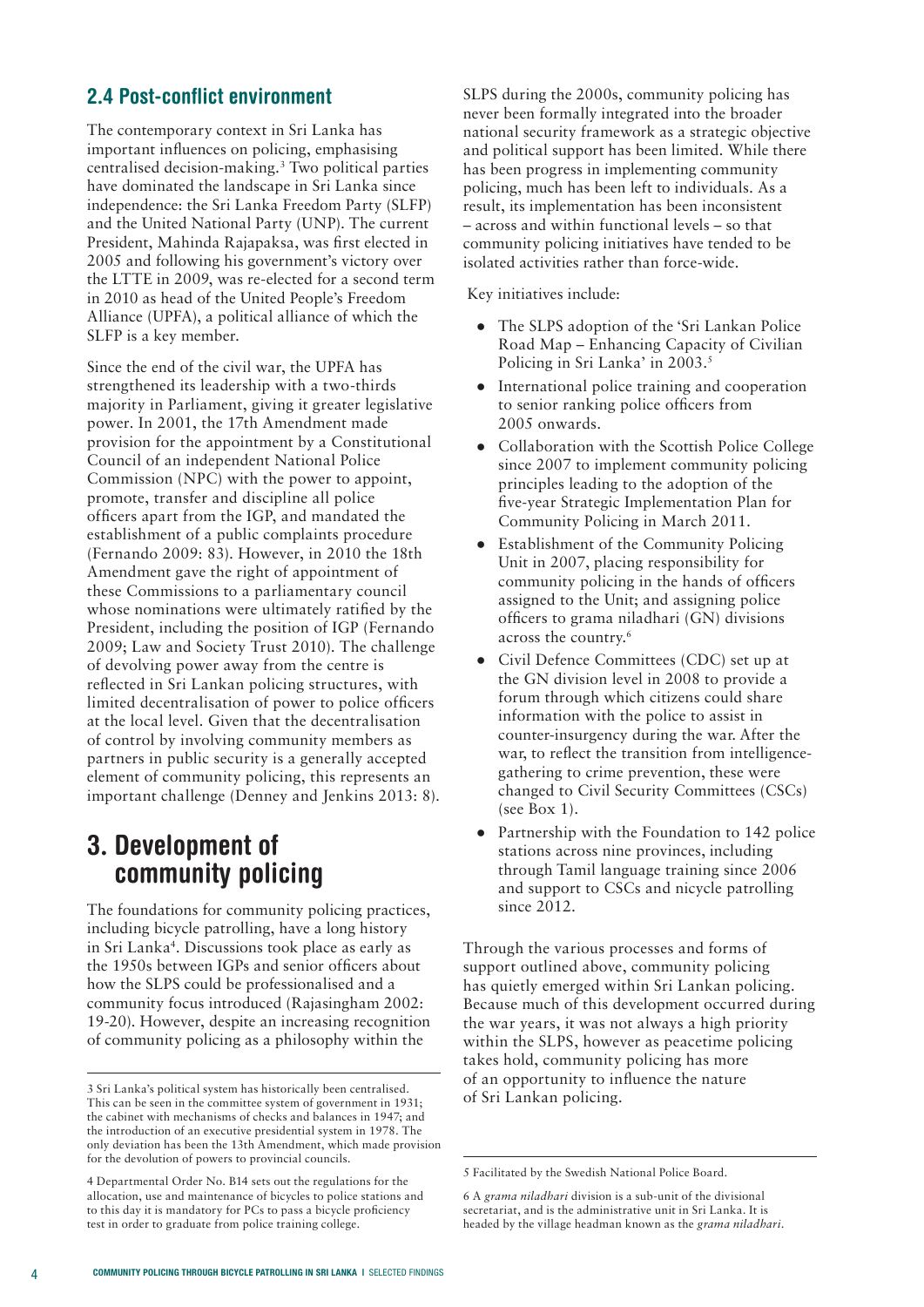#### **Box 1: Civil Security Committees**

CSCs exist in each GN division, consisting of 25 to 30 members. A religious leader acts as adviser, the principal of the school (or equivalent respected community member) as chairman, the village headman as secretary and a police officer as convenor. Other members include community leaders (such as youth, women and elder representatives), government civil servants (such as agricultural officers and health workers) and local government officers who volunteer and are accepted by the Committee members. CSCs meet regularly to discuss problems in the community with the goal of finding local solutions.

Source: SLPS 2012a

## **4. Objectives of community policing**

Improving police–community relations, local problem-solving, and crime reduction/control were routinely mentioned as objectives of community policing by all respondents interviewed for the research. However, in practice, the emphasis varied for different actors and multiple meanings are often ascribed to community policing.

#### **4.1 CSC representatives**

For the most part CSC representatives saw community policing as a mechanism for improving trust and building relations between the police and local communities. There were two key aspects to this.

First, in both the north and south, community representatives spoke of the CSCs as a way to alleviate reliance on the SLPS; limiting contact with the formal policing structure of the state in favour of community level processes to resolve local issues. Community representatives saw the use of community policing as a local problemsolving and dispute-resolution tool which, as well as dealing with crime and security issues, could also deal with perceived social and moral threats to community norms (such as alcohol and substance abuse and domestic violence).

Second, CSC representatives referred to bicycle patrolling as a means of ensuring greater police presence to deter crime and thus ensure the safety of the community. In both Matara and Vavuniya the use of bike patrols was highlighted as a means of deterring criminal or antisocial activity (for instance by undertaking night patrols when street lighting is broken, preventing youths from

congregating outside schools, etc.) and accessing otherwise remote and difficult-to-reach places. In Matara bicycle patrols enabled police officers to stop and talk to the public more easily and in Vavuniya, a predominantly urban location where bikes are more often used to patrol town centres, the emphasis was placed on identifying suspicious activity and providing a greater police presence.

#### **4.2 Sri Lanka Police Service (SLPS)**

From the perspective of the SLPS, the formal objective of community policing is to enhance community safety by identifying and addressing underlying causes of crime and involving communities as stakeholders in finding solutions (SLPS 2012a: 5; SLPS 2012b: 8)7 . A critical element of this is the expectation that community policing will increase information flows to the police, helping them to better respond to crime and improve police–community relations.

In practise most police officers (at all ranks and levels) see bringing the police closer to the people and improving police-community relations as a key objective of community policing. However, there is a variation in the perception of what these improved relations will achieve. The police we interviewed saw improved relations as leading to better intelligence gathering and strengthening surveillance as a means of maintaining law and order. For instance, many local level police officers indicated that improved police–community relations gives them greater capacity to observe the population, at the same time as it reduces community members' reliance on police services. Bicycle patrols are highlighted as a key practice of community policing in this regard. The increased visibility and accessibility to the public they give is considered a critical tool for preventing crime and gaining the trust of local populations (SLPS 2012a). This is considered to be of particular value in rural settings, giving the police increased access to difficult-to-reach areas and enabling them to control and prevent crime (SLPS 2012b: 21). The SLPS thus view bicycle patrolling, and community policing more broadly, as a mechanism to support national security by reducing crime and violence, through greater visibility and citizens

<sup>7</sup> These objectives are stated in the SLPS training manual on community policing (SLPS 2012b) and the SLPS implementation plan for community policing (SLPS 2012a). The SLPS training manual recognises that community policing can mean different things in different contexts and so does not offer a single definition of community policing or propose a strict set of community policing procedures. However, it identifies problem-solving and building partnerships as key pillars of a community policing approach. The strategic implementation plan for community policing in Sri Lanka (SLPS 2012a) commits the SLPS to ensuring that 'police officers at all levels will be encouraged to proactively engage with communities and other organisations in order to enhance community safety [and] will work with communities to identify their priorities and concerns and establish relevant partnerships to seek solutions, wherever possible'.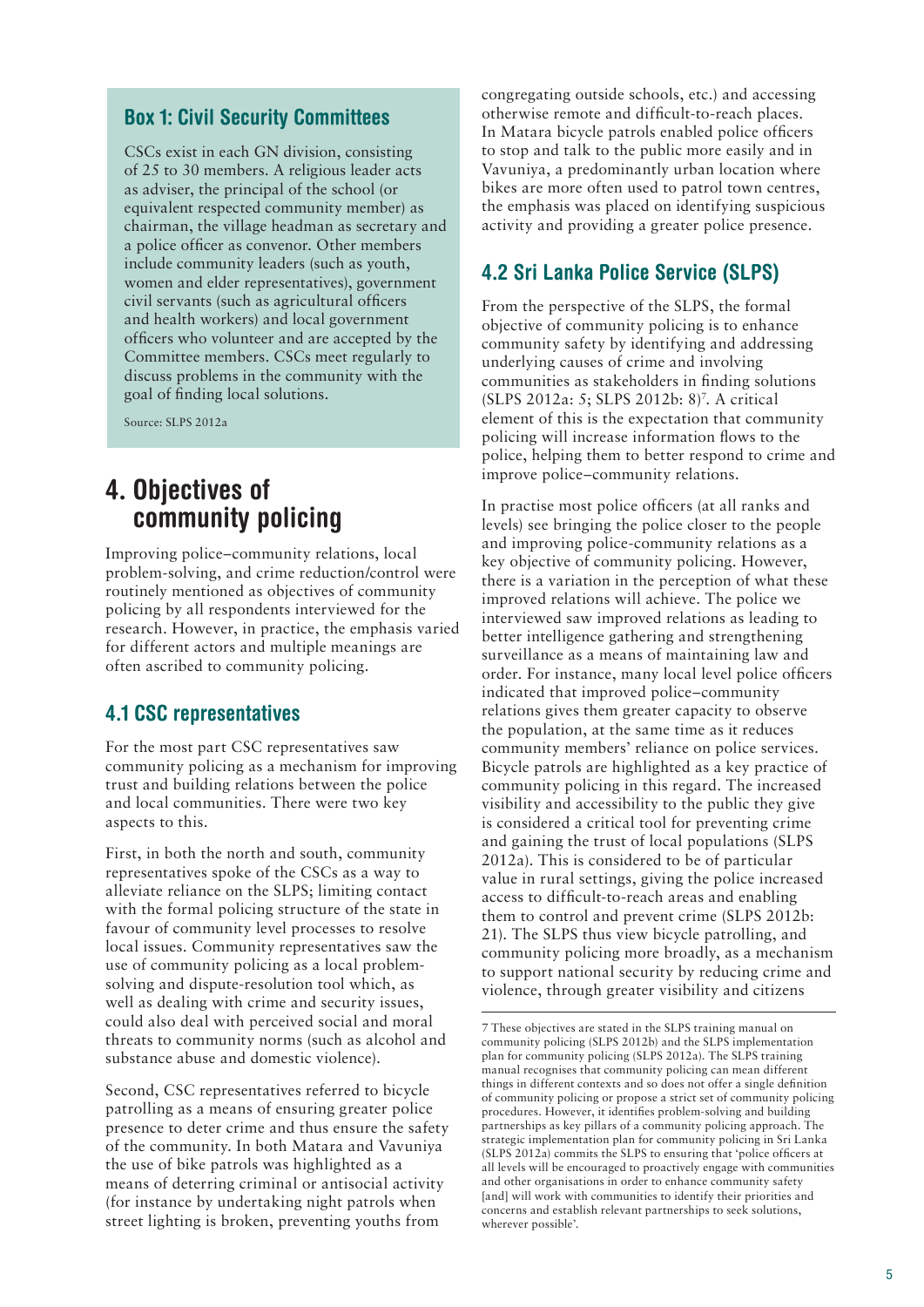informing police of potential threats. In the north in particular, reporting of illegal possession of weapons and insurgency activity were mentioned by police as objectives of the CSCs.

Although some senior police officers indicated that community policing is a way to help move the SLPS away from the legacy of traditional policing and towards a more proactive and communityoriented culture, this was not widely articulated. Moreover, at the national level there is a tendency for community policing to be perceived as a form of community outreach work or a policing public relations exercise.

#### **4.3 Development partners**

While development partners (such as BHC and SIDA) share many of the objectives espoused by both the police and the CSC representatives, such as improving police–community relations and increased community participation in local security, they also have broader expectations of what community policing can achieve. This focuses on issues such as improvements in the rule of law, accountability, reconciliation and state– society relations and addressing human rights concerns within the police (FCO 2014).

The Foundation aspires to some of these more transformational goals but is also realistic about what is practicable in the context in which they are working. So while its objective of supporting community policing is to improve state–society relations as a means of bringing about sustainable peace and stability in the long term, the practical focus of its operational support is to facilitate greater contact and consultation between police units and community members in the short to medium term.

## **5. What does community policing entail in practice?**

Since Sri Lanka officially adopted a community policing strategy in 2007, a number of structures and processes have been created within the SLPS.

#### **5.1 The SLPS and community policing training**

Since 2011 formal community policing training has been a mandatory component of the basic police training curriculum at the Sri Lanka Police College.8 However, interviews with police and lecturers responsible for this acknowledge that, in practice, community policing as implemented at the local level differs markedly from the theory. Although police officers typically 'know what community policing is,' they do not necessarily understand the underlying principles and strategies that community policing involves (such as community participation and problem-solving). Training remains theoretical with limited practical training in areas such as developing community partnerships. Moreover, even when recruits do comprehend the importance of proactive policing methods, their understanding of the communities in which they work is typically not sufficient for them to apply such methods.

Tamil language skills have been an important component of community policing training, with the National Police Academy training over 4,500 Sinhalese police officers since 2010.<sup>9</sup> Yet although graduating officers are deployed to regions of the country where their language skills can be utilised, in practice, it has proved challenging to ensure that Sinhalese officers attain sufficient language proficiency to be practically useful.

This gap between the theory of community policing and the reality of daily professional life for most junior and inspectorate ranks is to a large extent the result of the operating environment in which community policing is implemented. In particular, the traditional style and hierarchical organisation of the SLPS provides police officers (at all levels) with limited space and incentives to apply their knowledge of community policing.

#### **5.2 Community Policing Unit and associated officers**

Since 2007, CPUs have been formally created at all operational levels of the SLPS. In Matara and Vavuniya CPU officers are responsible for coordinating community policing activities and developing partnerships with the community through CSCs. In both research sites individual PCs have been assigned to GN divisions where they are expected to work in their respective villages, interacting and building relations with community members, in a wide variety of community policing activities including:

● Community work such as cleaning roads, public health works (eradication of invasive plants, prevention of dengue and setting up mobile health clinics), as well as supporting community activities (such as religious, cultural and sporting events) and providing

<sup>8</sup> In addition, a diploma course in community policing and a onemonth advanced diploma course in community policing have been made available at the National Police Academy.

<sup>9</sup> In 2010, the SLPS commenced a five-year project coordinated by the National Police Academy to teach Sinhalese police officers Tamil through a five-month residential programme at three in-service institutes: Mahiyanganaya, Kalutara and Kallady. The academy admits two groups of 600 students per year. These figures were provided by police officers at the National Police Academy.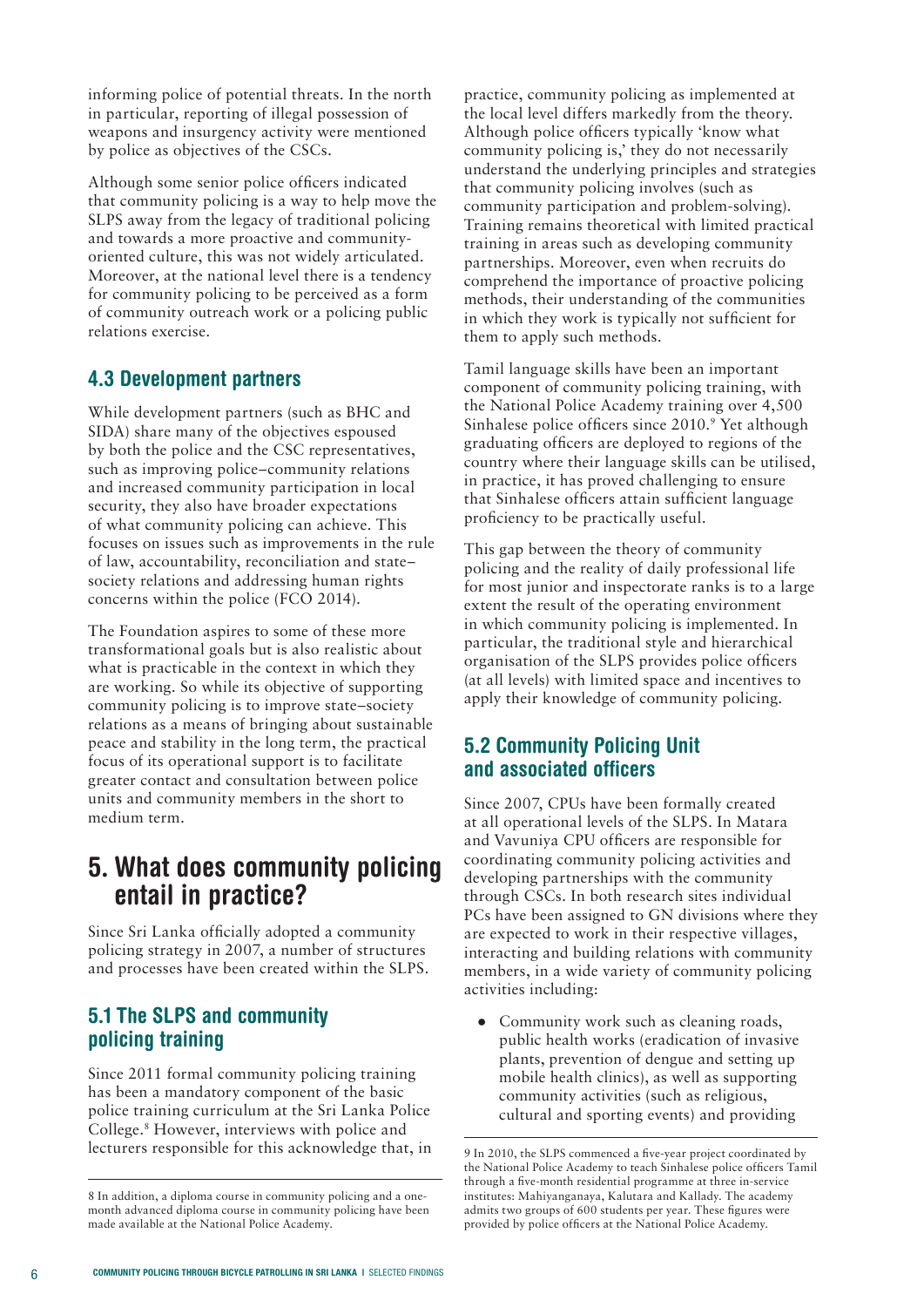welfare to the poor (through encouraging police to conduct *Shramadana*10).

● Public campaigns to raise awareness about crime issues prevalent in the area (such as domestic violence, child abuse, traffic rules and road safety). These include seminars, information campaigns and mobile police services that visit communities.

Community policing activities are overseen through a series of formal mechanisms. Advisory committees at the station, division and district levels meet monthly and submit reports up the hierarchy of CPUs to ensure that community policing activities are monitored. Yet despite this, discussions with police indicate that the implementation of community policing depends enormously on the decision of the particular OIC at any given station to support it, as well as senior officers' willingness to implement it. The allocation of staffing to the CPUs is the decision of OICs and many do not allocate the requisite staff to the unit.

How 'progress' in community policing is monitored and evaluated is also unclear. What community policing is understood to mean varies considerably across different parts of the country and makes measurement of practices problematic. Divisional and district-level senior police officers typically use the fact that a police officer had been assigned to a GN as a proxy for the implementation of community policing. Yet in reality the mere presence of a police officer within a community says little about whether or not a community policing philosophy has been adopted and whether community policing methods and activities are actually being implemented. This therefore makes it difficult to assess the extent to which CPUs are functioning as intended.

#### **5.3 Bicycle patrolling**

A key element of community policing is the conduct of community patrols, including by bicycle, allowing for closer and more frequent interactions with the public.

In Matara all of the CPU officers, as well as selected officers from the Crime and Traffic Unit, undertake bicycle patrols using mountain bike supplied as part of The Foundation's Community Policing Programme.<sup>11</sup> The police officers from the CPU regularly cycle to villages and interact with community members and although the frequency

11 This programme was started in 2012 following a request by the SDIG at the time, after a push by the IGP to increase patrols as a means of addressing the rising problem of drugs in the community. of bicycle patrolling varied from one area to another, the CSC representatives interviewed all claimed to have seen bicycle patrolling taking place in their villages. Patrols appeared to be particularly frequent in urban CSC areas, where members noted that the main roads are patrolled at night and that bicycle patrols record their presence by signing record books, which are kept at key locations on their route. In addition, a large number of GN-assigned police officers also use bicycles to undertake patrols in their assigned communities.

The Foundation also supplied mountain bikes to Vavuniya as part of the Community Policing Programme in 2011. Although the mountain bikes were originally allocated to the CPU unit, they no longer carry out these patrols as this task has been reallocated to a newly created dedicated bicycle patrol unit. Teams of two or three bicycle patrol officers undertake 12-hour shifts, day and night, in busy public and commercial places such as market squares, bus depots and train stations in an effort to combat petty street crime. Whilst these officers do not perceive of themselves to be 'doing community policing', they nonetheless collaborate with the CPU and other police units, as well as the CSC members, and their patrols assist in improving the local population's access to police officers.

#### **5.4 Civil Security Committees (CSCs)**

CSCs are a mechanism through which community safety and security issues can be raised and resolved at the local level via monthly joint police– community meetings. While CSCs offer no legally binding formal settlement, they can provide an informal means of airing local grievances and seeking some redress. The CSC representatives we interviewed were both established as CDCs during the war and have since received capacity support from The Foundation.12 However, the extent to which they are active varies widely. Vavuniya CSC representatives admitted that regular meetings were a challenge as other commitments, including ad hoc responsibilities assigned to police officers, often prevented members from attending.

The purpose of the CSC meetings is to identify local safety and security issues and find solutions from within the community. However, in Vavuniya, other objectives such as support to national security and informing police of situations such as the illegal possession of weapons

<sup>10</sup> *Shramadana* is a form of collaborative community service which can include a number of activities, such as clearing trees or shrubs bordering access roads to villages in order to minimise the risk of mosquito-borne dengue.

<sup>12</sup> The Asia Foundation support to Matara CSCs began in 2012 and to Vavuniya CSC in 2011. In Matara, this support was channelled through a locally embedded NGO, INDECOS. The constitution of each of the CSCs in both provinces corresponded broadly to the guidelines laid out in the SLPS Community Policing Training Manual (SLPS 2012a) and in all cases included the involvement of the police officer assigned to the CSC GN area.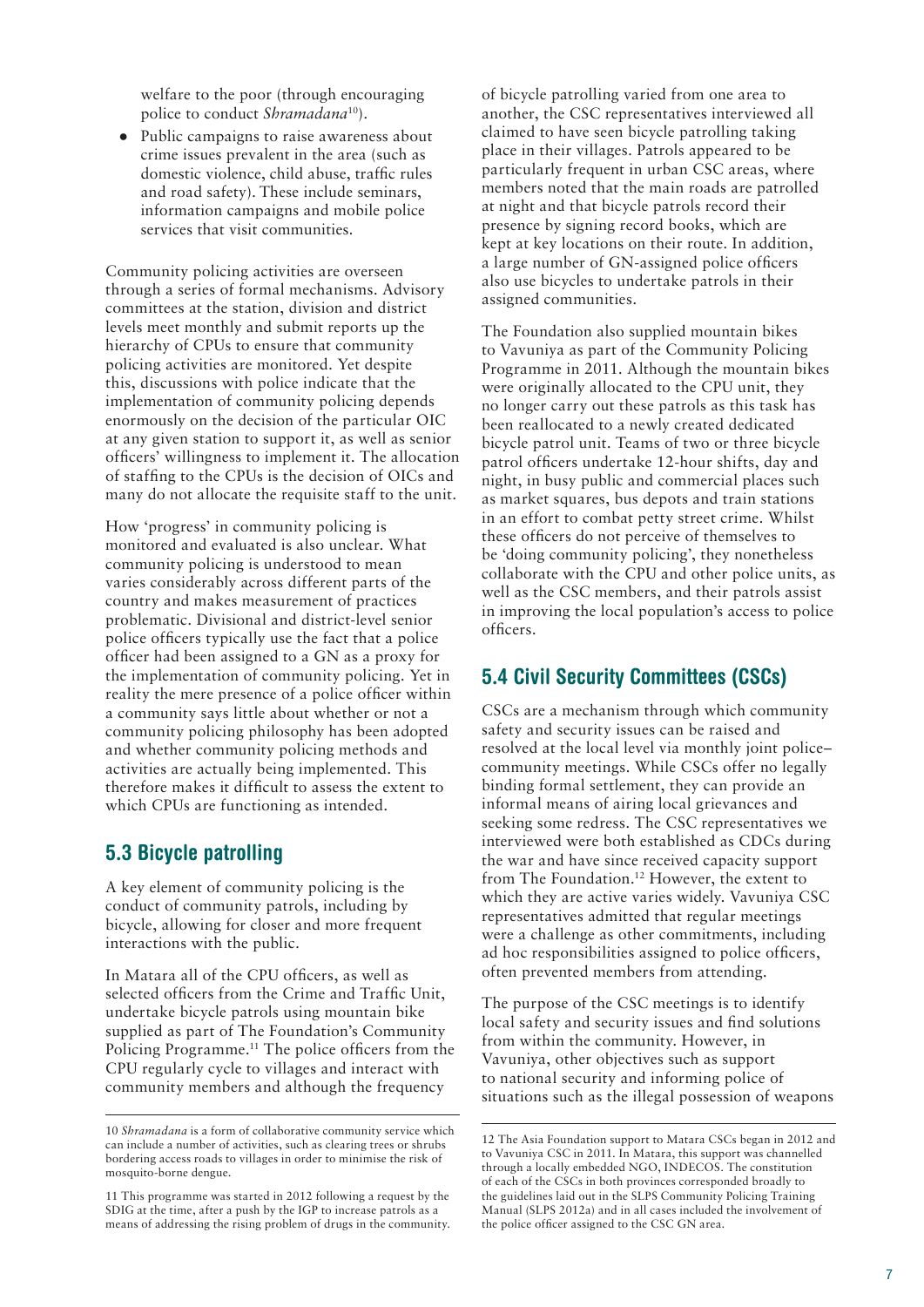and group insecurity were also identified. The issues raised during CSC meetings identified both 'security' problems of a criminal nature (i.e. illegal drugs and alcohol, domestic violence and gang activity), as well as broader social concerns that could pose potential security threats were also often highlighted (lack of street lighting, eradication of invasive plants, non-maintenance of roads and roaming elephants that destroy crops) as well as issues that the community felt threatened the moral fabric of society.

While the police play the role of convenors within the CSC, it is clear that their role is seen as peripheral by the CSC representatives (particularly in the North) and there was a general consensus that police intervention is only sought after concerted effort by the CSC representatives to resolve the concern. In this respect the CSC represents a form of community-led policing. In the North this may be explained by language barriers that make police–community interaction more difficult.

## **6. What are the effects of community policing**

Assessing the impact that bicycle patrolling and community policing more broadly has had in Sri Lanka is a challenging task. The shift to citizenoriented policing has only taken place since 2009 and although the SLPS has adopted community policing as a strategy, there is lack of clarity over what this means in practice. There are no officially agreed common indicators or mechanisms in place to assess the extent to which community policing has been implemented in communities and to evaluate what its impacts have been. Here, however, we set out some of the effects to date.

#### **6.1 Has community policing reduced crime?**

All police interviewed claimed that crime has reduced since the introduction of community policing. Yet despite this, it is difficult to discern whether crime rates have actually fallen. In Vavuniya, police officers at all ranks reported that crime rates in the division had dropped 35% between 2012 and 2013 and that 75% of crimes had been solved in 2013. However, it is difficult to verify these claims as official data sources were not readily available. The only formal crime statistics we were able to obtain were at the district level and these were not disaggregated to verify changes in crime rates in particular police stations within a district. The district level data in Vavuniya does not support the proposition that crime rates are reducing – although it may well be the case that it is reducing in some of the stations within the

district and increasing in others. Moreover, even if reliable disaggregated data were available, it would be difficult to attribute changes in crime rates to the introduction of community policing alone, and not consider the impact of other factors.

Aside from issues of data availability, where official data does exist, what it demonstrates is open to interpretation. In some cases there was an increase in crime rates but these might demonstrate that crime *reporting* has increased due to greater trust between citizens and police. In a similar vein, reductions in crime rates may also be explained by an increase in the use of local problem-solving mechanisms, such as CSCs, which mean crimes are not reported to the police. In addition, petty crimes which are resolved rapidly or deterred by community policing approaches, such as bicycle patrolling, might not be logged into the complaints book, on which crime statistics are largely based.

It is thus not altogether clear what effect community policing is having on crime reduction efforts. Official data from the two districts we visited point in opposite directions (apparently reducing in Vavuniya but increasing in Matara), and what this data demonstrates is itself open to interpretation.

#### **6.2 Has community policing improved perceptions of safety?**

Regardless of whether or not crime rates have in fact decreased, almost all respondents (CSC representatives, NGOs and academics) *perceived* crime to have been reduced. Increased perceptions of safety and security were particularly noted in urban areas where bicycle patrolling has been introduced. The feeling was that bicycle patrolling was deterring illegal and anti-social activities both through the increased physical presence of police, as well as improved information gathering facilitated by better police–community relations.

#### **6.3 Has community policing increased trust between police and communities?**

All respondents interviewed claimed that since the introduction of community policing there are increased levels of trust and better relations between police and local communities. Police officers at the station level claim that the public are now more willing to report crimes, and that the police feel the community have greater confidence in them. From their perspective the police credit the perceived reduction in crime to the increased reporting of crimes to the police by victims as a result of improved police–community relations. Community representatives supported this assessment reporting that that they feel more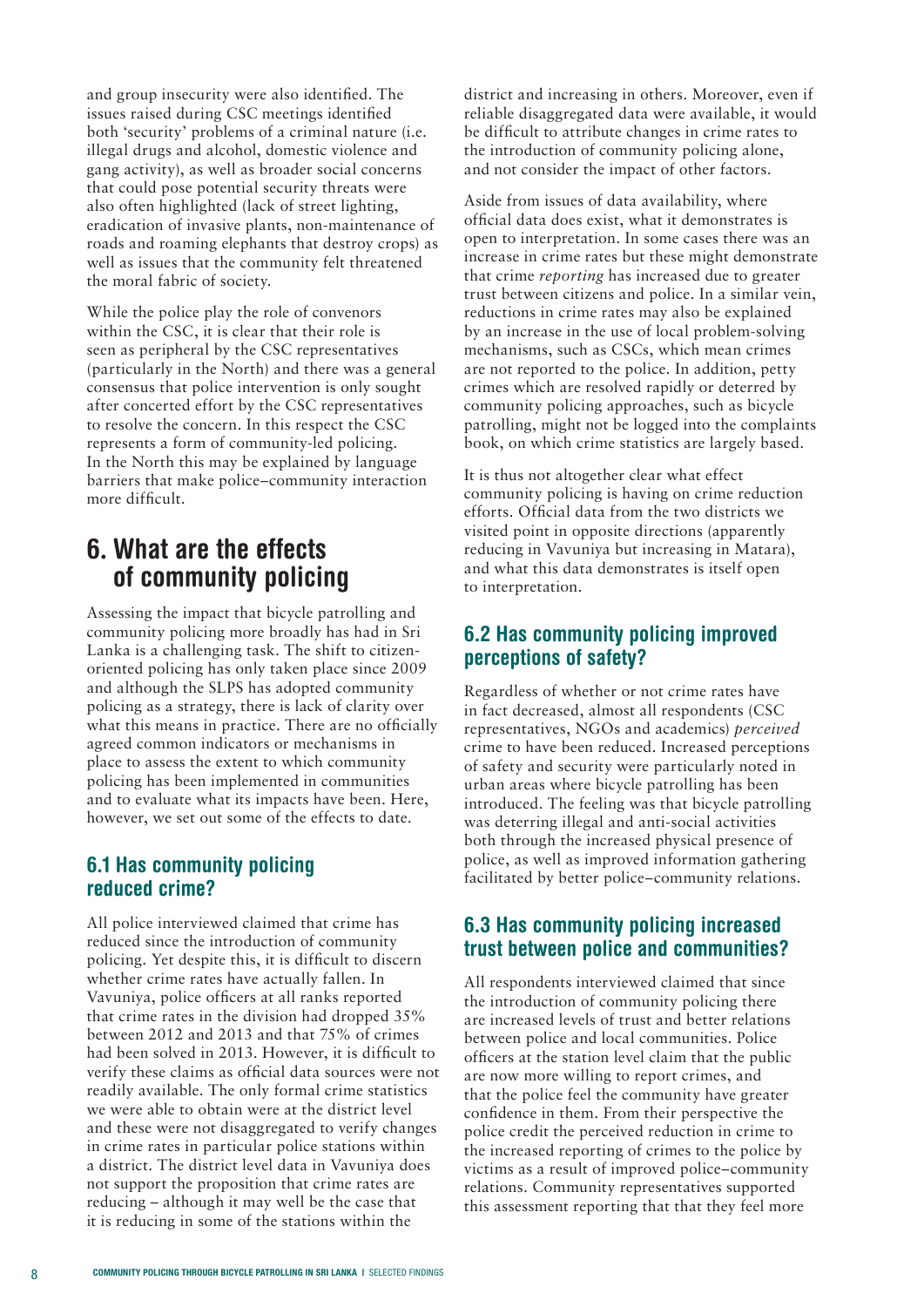comfortable visiting a police station, are received in a more cordial manner, and feel reassured that they can talk to police and thus are more willing to report criminal activities, both directly and indirectly. They also claim that the local community perceive police to be more responsive to public complaints and that there has been an improvement in police services. This is supported by the SLPS/Asia Foundation perception surveys, which found that between 2011 and 2013, 84% of respondents first reported crimes to the police rather than others, such as the *grama niladhari* or local community leaders. The surveys also found that community interactions with the police have increased steadily from 11% in 2011 to 25% in 2012 and 29% in 2013. Community interactions with police at CSCs have also reportedly improved, from 8% in 2011, to 15% in 2012 and 23% in 2013.

A number of community policing activities were noted as being particularly important in contributing to improved interaction between police and communities: police patrols at the village level and anonymous complaint boxes provided at CSC meetings. Bicycle policing has specifically helped the SLPS to improve police– community relations in two key ways. First, the use the 'common man's' mode of transport has reduced the social distance between the police and the members of the communities they serve. Secondly, bicycles have enabled police officers to provide a more efficient service to the population in an interactive manner, thus improving citizens' confidence in the police. It has improved the visibility of the police and made them more accessible to communities, enabling more timely response.

#### **6.4 Has community policing enabled greater local problem-solving?**

It would appear that community policing mechanisms such as the CSCs have encouraged community members to become more vigilant in relation to their own safety and security. Through CSCs, community members seem to be playing a greater role in problem-solving in their own communities with claims that many issues and disputes are resolved by the community before they escalate and require police intervention. The CSCs reportedly deal with minor land disputes, drug abuse and family conflict, including domestic violence. The police argue that this has reduced the number of minor and miscellaneous complaints that they receive. While this risks some serious matters – such as domestic violence – being resolved by reconciling parties rather than holding perpetrators to account, it is seems to suggest that community policing has enabled a greater degree of citizen involvement in local safety and security issues.

#### **6.5 Has community policing transformed wider policing practises?**

While it is clear that community policing, and bicycle patrolling specifically, have had some impact at a local level in terms of improving police–community relations, making people feel safer and enabling locally-led problem solving, its effects at the national level and on the culture of Sri Lankan policing are less clear.

There is clearly an interest in expanding community policing and bicycle patrolling. Perception surveys indicate that the police have been open to some constructive feedback and are interested in further disaggregating data in order to understand what explains differences in crime rates in different areas. In addition, bureaucratic controls at the national level have opened up to allow the creation of a central budget for mountain bikes, and since 2012 all police divisions do have budget lines for bikes.<sup>13</sup> What is less clear is whether community policing is fundamentally transforming policing culture and behaviour in the SLPS. While our research points to some of the best parts of Sri Lankan policing, these do not exist in isolation from the heavy-handed tactics that continue to be associated with the police (FCO 2014; Fernando 2009).

## **7. What challenges does community policing face?**

A number of challenges potentially limit the effectiveness of community policing to provide enhanced community security in Sri Lanka.

#### **7.1 Silos of community policing**

Community policing initiatives may have contributed to reductions in crime and improvements in police–community relations and safety at the local level, but these have not been implemented force-wide. Two particular challenges are related to this.

First, although there have been champions for community policing within the police hierarchy over several decades, they would benefit from wider support. Initiatives to introduce community policing have typically been motivated by attempts by individual IGPs to address specific policy challenges at a given time, rather than a coherent strategy to institutionalise community policing across the SLPS.

<sup>13</sup> Police stations are frequently requesting more bikes and, in 2014 alone, 200 have been delivered and another 500 are on order (figures provided by Colombo Police Headquarters).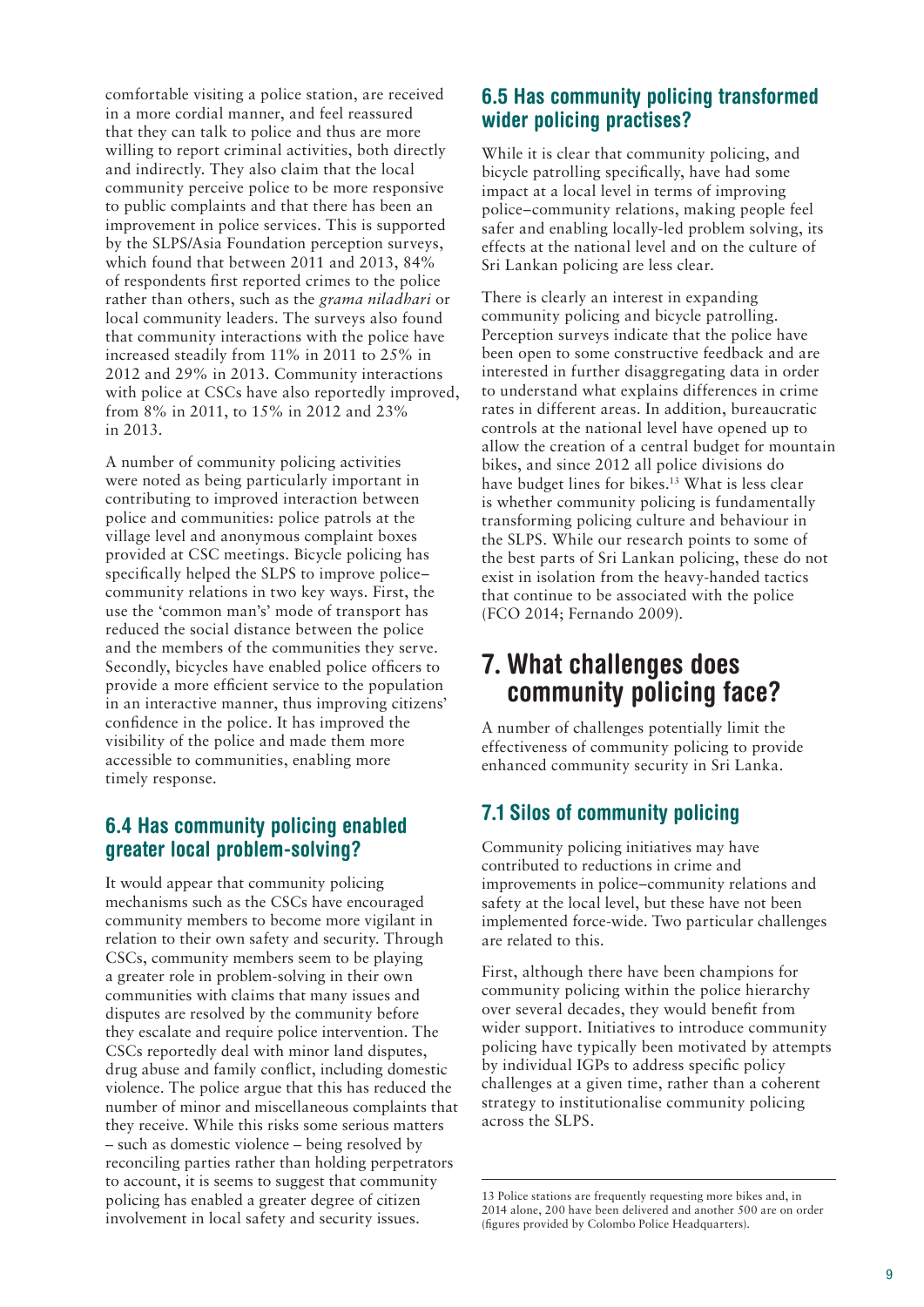Second, while improved trust has permitted the development of relationships between police involved in community policing and the local community, there have been challenges extending this approach to wider policing structures, including other operational units. In part this is due to a lack of knowledge about the community policing concept outside the CPU and its associated officers.

#### **7.2 Challenge of organisational culture**

Since the end of the war there have been concerted efforts and progress made towards retraining officers recruited during the conflict. However, a number of institutional challenges remain with regard to police performance that could undermine community policing activities.

The organisational culture of the police does little to create an enabling environment in which community policing can develop. For example, while older recruits have received catch-up training this needs to lead to fundamental differences in the way they work. Of course, change cannot be expected overnight, particularly given Sri Lanka's long history of colonial and wartime policing, which has encouraged and entrenched traditional styles of policing. Because of this, a key challenge for community policing is the achievement of real institutional and behavioural change.

Change within the service is also partly inhibited by the concentration of police officers in junior ranks. More senior staff and better incentives structures are needed to promote the behavioural change necessary to alter the culture of the service. Low salary scales in the face of rising living costs, the lack of a promotions policy offering prospects for advancement,<sup>14</sup> and the lack of investigative skills remain some of the constraints in developing a professional service and improving public perceptions of the SLPS (Olander 2007; Law and Society Trust 2010).

An additional challenge to the effective implementation of community policing is the frequent and unpredictable transfer of police officers, which undermines relationship-building with communities. Transferring PCs every two years breaks the relationships that are developed with communities which are a critical part of community policing. This is exacerbated in contexts where there are cultural and linguistic gaps between police officers and the communities they serve. Senior police officers in key positions are also transferred frequently, threatening the continuity of community policing strategies put in place by senior police at station level. This is particularly significant given the lack of an overall national strategy for implementing community policing.

#### **7.3 Language issues**

Language remains a critical challenge for facilitating improved relations between the police service and community members, particularly in the north of the country. There are a very limited number of native Tamil speakers within the SLPS and they tend to be allocated to desk rather than patrolling duties.

This not only deters Tamil speaking populations from attending police stations, but it hinders relationship-building efforts in Tamil communities. Although there has been considerable progress made at the national level in providing Tamil language courses for Sinhalese-speaking officers, requisite proficiency remains limited and there was a widespread acknowledgement amongst interviewees that despite progress, language remains a real issue.

While it might seem that more Tamil police officers should be recruited in the north to overcome the language difficulties, this has proved problematic in practice due to caste dynamics that complicate intra-Tamil relations. Many respondents – within the police, academia and civil society – reported that this dynamic can mean that higher caste Tamils prefer at times to deal with Sinhalese officers than lower caste Tamil officers.

#### **7.4 Sub-national contextual variations**

Despite similarities between the effects of community policing expressed by stakeholders in Vavuniya and Matara, key differences exist with respect to local priorities, the way community policing and bicycle policing has developed, the actors involved, and the effects. This is unsurprising. Vavuniya and Matara have two very different socio-economic contexts and the police divisions have unique histories, with key individuals influencing how community policing agendas have been pursued or not. The nature of crime faced in each area is also different. These contextual factors have inevitably impacted the development of community policing.

Moreover, the two districts have different experiences of conflict and different civil society dynamics, which has inevitably influenced their institutional fabric and the shape that the CSCs have taken. So while there is a shared sentiment that community policing has enabled communities to engage in local problem-solving, the institutional explanations for why this has

<sup>14</sup> Although procedural promotion mechanisms exist that make officers eligible for promotion following five years of service, a survey by TISL found that in practice, 60.6% of those surveyed said they had never been promoted (TISL 2006: 40-41).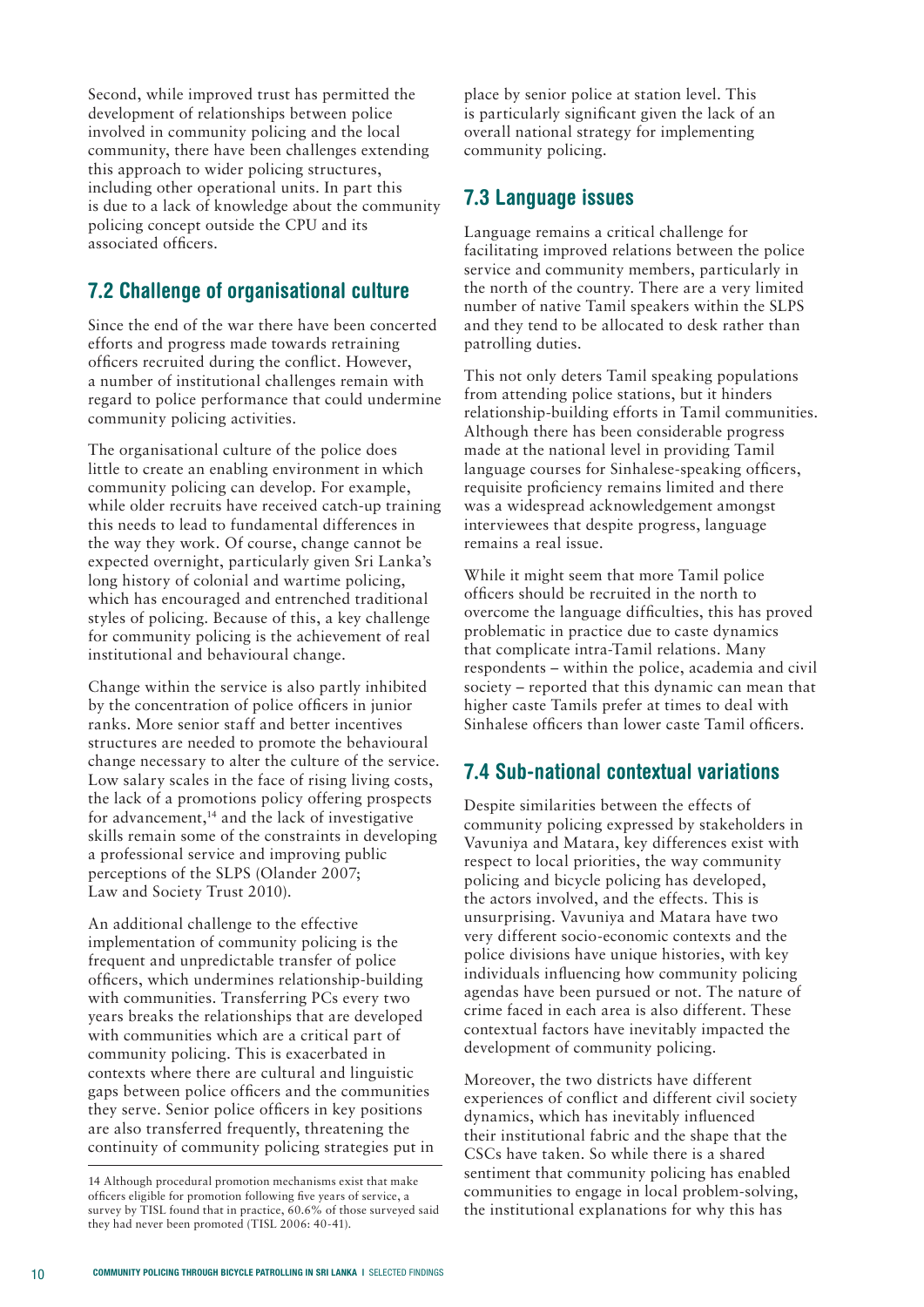been the case may diverge. For example, community policing and bicycle patrolling achievements in Matara can potentially be explained by the relative strength of civil society there and the capacity of key stakeholders within it to interact productively with policing structures. The involvement of senior members of the police service favourable to community policing at key moments has also been critical. However, in Vavuniya, where organised civil society is not as institutionalised, direct relationships between The Foundation staff and key police personnel, along with the autonomous nature of CSCs, may have been more appropriate for facilitating change. These variations across districts indicate that

models of community policing require tailoring to different sub-national contexts, not just the national context. This should be more formally acknowledged in official community policing policy.

## **8.Conclusion**

Ultimately, the selected findings capture ongoing efforts to implement community policing in a challenging context, where multiple objectives are ascribed to community policing and where its effects show some promise but behaviour change remains to be fully institutionalised.